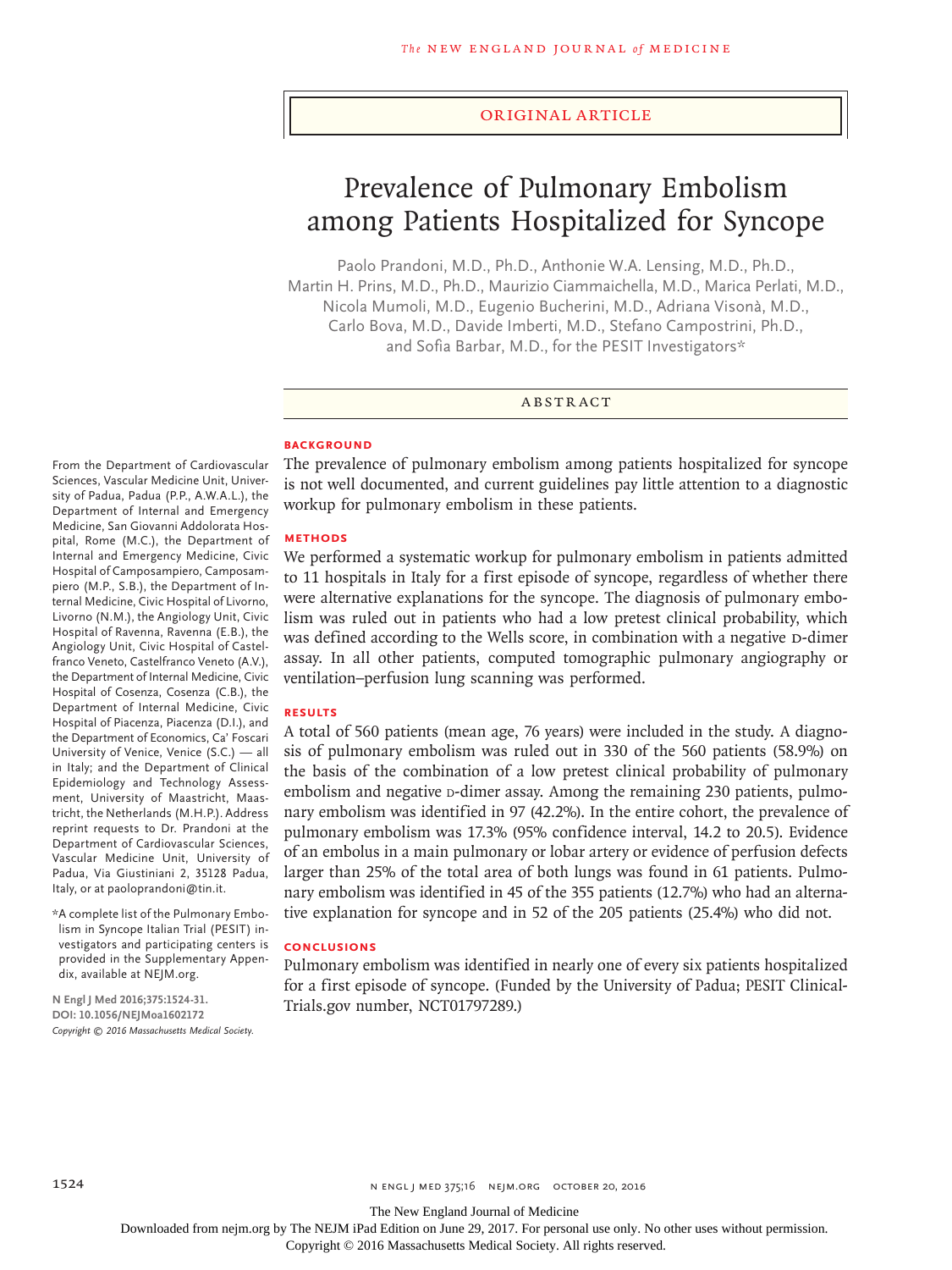SUNCOPE IS DEFINED AS A TRANSIENT loss of consciousness that has a rapid onset, short duration, and spontaneous resolution and is believed to be caused by temporary yncope is defined as a transient loss of consciousness that has a rapid onset, short duration, and spontaneous resocerebral hypoperfusion.1-3 According to current classifications, syncope can be neurally mediated (i.e., vasovagal, situational, or carotid-sinus syncope), can be caused by orthostatic hypotension (i.e., drug-induced hypotension or hypotension due to primary or secondary autonomic failure or due to volume depletion), or can have a cardiovascular origin (i.e., arrhythmias, structural cardiovascular diseases, or pulmonary embolism).<sup>1</sup>

Although pulmonary embolism is included in the differential diagnosis of syncope in most textbooks, rigorously designed studies to determine the prevalence of pulmonary embolism among patients hospitalized for syncope are lacking. Indeed, current international guidelines, including those from the European Society of Cardiology and the American Heart Association, pay little attention to establishing a diagnostic workup for pulmonary embolism in these patients.<sup>1,2</sup> Hence, when a patient is admitted to a hospital for an episode of syncope, pulmonary embolism — a potentially fatal disease that can be effectively treated — is rarely considered as a possible cause.

In this study, we used a systematic diagnostic workup to assess the prevalence of pulmonary embolism in a large number of patients who were hospitalized for a first episode of syncope, regardless of whether there were potential alternative explanations for the syncope.

#### Methods

#### **Study Design and Oversight**

This was a cross-sectional study that was aimed at determining the prevalence of pulmonary embolism among patients older than 18 years of age who were hospitalized for a first episode of syncope. The study was designed by the first and last authors. The first author vouches for the completeness and accuracy of the data and analyses and for the fidelity of the study to the protocol. The protocol was approved by the institutional review board at each participating hospital.

Syncope was defined as a transient loss of consciousness with rapid onset, short duration (i.e., <1 minute), and spontaneous resolution, with obvious causes such as epileptic seizure, stroke, and head trauma ruled out.<sup>1-3</sup> All patients

with syncope who visited the emergency department and were admitted to the medical ward of 1 of 11 participating general hospitals (2 academic and 9 nonacademic hospitals, each serving more than 100,000 inhabitants) were potentially eligible for enrollment in the study. Reasons for hospital admission were trauma related to falls, severe coexisting conditions, failure to identify an explanation for the syncope, or a high probability of cardiac syncope on the basis of the Evaluation of Guidelines in Syncope Study score.4 Patients were excluded if they had had previous episodes of syncope, if they were receiving anticoagulation therapy, or if they were pregnant. All the patients provided written informed consent.

## **Study Assessments**

All study assessments were completed within 48 hours after a patient was admitted to a hospital, as specified in the study protocol. All the patients were interviewed and evaluated by trained study physicians, who were investigators in the Pulmonary Embolism in Syncope Italian Trial (PESIT). The workup to be performed for each patient was prespecified in the study protocol and was based on the 2014 guidelines of the European Society of Cardiology.<sup>5</sup> A medical history was obtained that included the presence of prodromal symptoms of autonomic activation (sweating, pallor, or nausea), the presence of known cardiac disease, recent bleeding, causes of volume depletion or venous pooling, and recent exposure to new or stronger hypotensive drugs or drugs that could potentially cause bradycardia or tachycardia. In addition, study physicians asked patients about symptoms (pain and swelling) in their legs and recorded the presence of risk factors for venous thromboembolism, including recent surgery, trauma, or infectious disease within the previous 3 months; ongoing hormonal treatment; prolonged immobilization of 1 week or longer; active cancer (i.e., recurrent or metastasized cancer or cancer that had been treated with chemotherapy or radiotherapy in the previous 6 months); and history of venous thromboembolism.

Patients were evaluated for the presence of arrhythmias, tachycardia (i.e., heart rate >100 beats per minute), valvular heart disease, hypotension (i.e., systolic blood pressure <110 mm Hg), autonomic dysfunction (as assessed by measuring blood pressure and pulse rate in the arms



The New England Journal of Medicine

Downloaded from nejm.org by The NEJM iPad Edition on June 29, 2017. For personal use only. No other uses without permission.

n engl j med 375;16 nejm.org October 20, 2016 1525 1525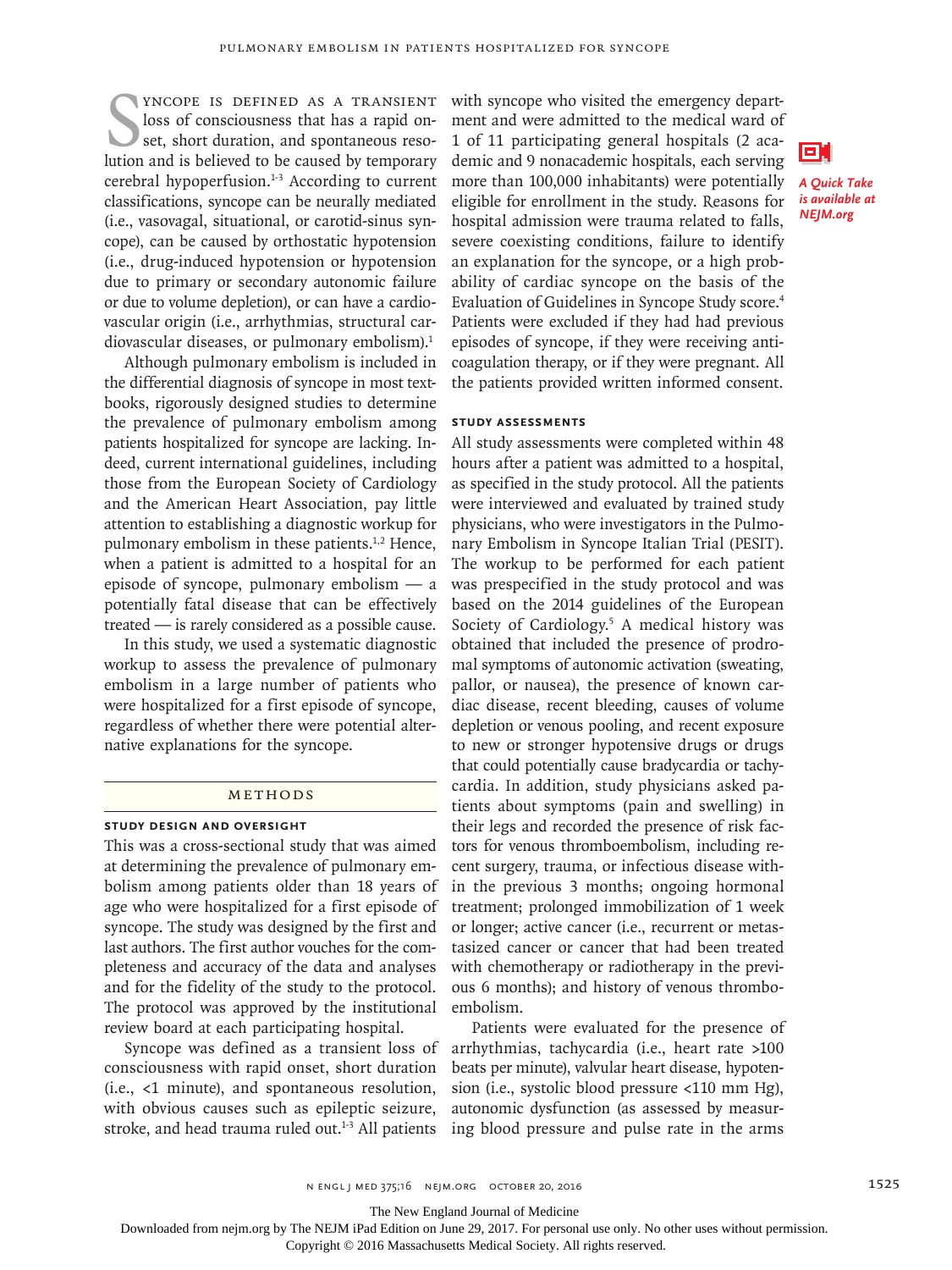### **Table 1. Simplified Wells Score for Assessment of the Pretest Clinical Probability of Pulmonary Embolism.\***

| Variable                                                  | <b>Points</b>  |
|-----------------------------------------------------------|----------------|
| Clinical signs or symptoms of deep-vein thrombosis        | 3.0            |
| Alternative diagnosis less likely than pulmonary embolism | 3.0            |
| Heart rate >100 beats/min                                 | 1.5            |
| Immobilization or surgery in the previous 4 wk            | 1.5            |
| Previous venous thromboembolism                           | 1.5            |
| Hemoptysis                                                | 1.0            |
| Active cancer                                             | 1 <sub>0</sub> |

\* A total score of 4.0 or lower indicates that pulmonary embolism is unlikely, and a score higher than 4.0 indicates that pulmonary embolism is likely. This table was adapted with permission from Wells et al. $^8$ 

> and legs with the patient in a supine and an upright position), tachypnea (i.e., respiratory rate >20 breaths per minute), and swelling or redness of the legs. All patients underwent chest radiography, electrocardiography, arterial blood gas testing, and routine blood testing that included a D-dimer assay. Further diagnostic workup included carotid sinus massage, tilt testing, echocardiography, and 24-hour electrocardiography recording, if applicable. Soon after hospital admission, patients received prophylaxis for venous thromboembolism, if indicated clinically.6

# **Ascertainment of Pulmonary Embolism**

The presence or absence of pulmonary embolism was assessed with the use of a validated algorithm that was based on pretest clinical probability and the result of the  $D$ -dimer assay.<sup>7</sup> The d-dimer level was measured by the quantitative assay used routinely in each participating center; the cutoff for a positive result versus a negative result ranged between 250 and 500  $\mu$ g per milliliter, depending on the manufacturer's instructions. The pretest clinical probability of pulmonary embolism was defined according to the simplified Wells score, which classifies pulmonary embolism as being "likely" or "unlikely" (Table 1).8 In the patients who had a low ("unlikely") pretest clinical probability and a negative d-dimer assay, no further testing was performed and a diagnosis of pulmonary embolism was ruled out. In patients who had a high ("likely") pretest clinical probability, a positive D-dimer assay, or both, computed tomographic pulmonary angiography or ventilation–perfusion lung

scanning (in the case of patients with severe renal impairment or allergy to contrast material) was performed.

The criterion for the presence of pulmonary embolism was an intraluminal filling defect on computed tomography or a perfusion defect of at least 75% of a segment with corresponding normal ventilation.9,10 In the event that a patient died before the completion of this diagnostic algorithm, an autopsy was requested. In patients with pulmonary embolism, the thrombotic burden was assessed by a central adjudication committee through identification of the most proximal location of the embolus on the computed tomographic scan or measurement of the severity of the perfusion defect on the ventilation–perfusion lung scan. $11$ 

# **Statistical Analysis**

On the basis of pilot data (6 of 50 patients who were admitted to a hospital for syncope had pulmonary embolism), we assumed a prevalence of pulmonary embolism of 10 to 15% among patients with a first episode of syncope. To obtain a two-sided 95% confidence interval of 2.5% for the prevalence of pulmonary embolism, we estimated that a sample size of 550 patients would be required. All participating centers were asked to enroll patients until the estimated sample size was reached.

The prevalence of pulmonary embolism and the associated 95% confidence interval were calculated for the entire group of patients and for relevant subgroups. To compare the baseline characteristics between patients with and those without pulmonary embolism, we used the chisquare test for categorical variables and Student's t-test for continuous variables. Odds ratios with 95% confidence intervals were calculated with the use of logistic regression. The 95% confidence intervals and P values were calculated according to the normal approximation of the binomial distribution. No adjustments were made for multiple testing. All calculations were performed with the use of SPSS software, version 22.0 (SPSS).

# Results

### **Patients**

From March 2012 through October 2014, a total of 2584 patients visited the emergency depart-

The New England Journal of Medicine

Downloaded from nejm.org by The NEJM iPad Edition on June 29, 2017. For personal use only. No other uses without permission.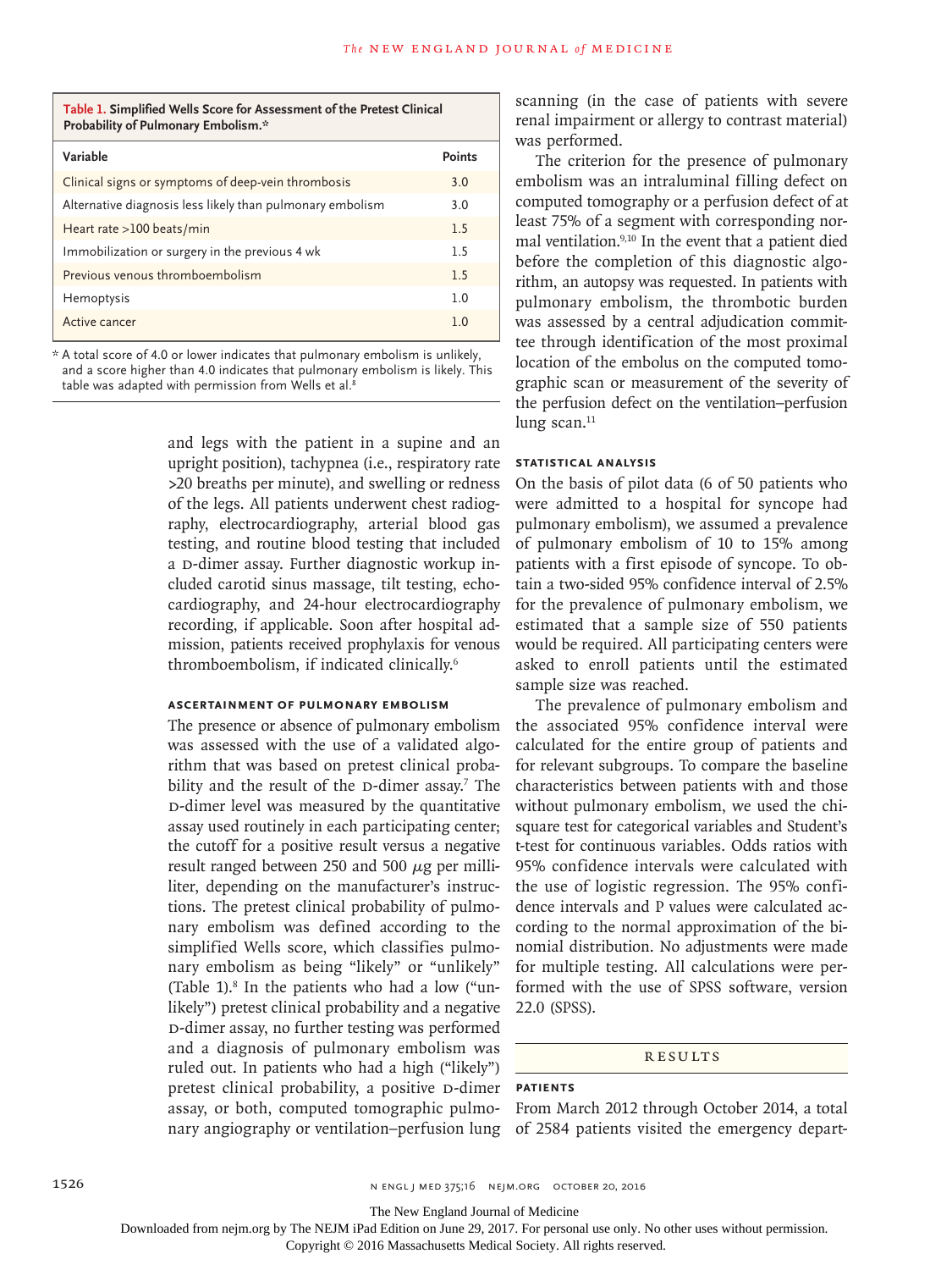

ments of the 11 study hospitals (see the Supplementary Appendix, available with the full text of this article at NEJM.org) because of syncope. A total of 1867 of the 2584 patients (mean age, 54 years; range, 16 to 79) were either not admitted to the hospital or declined hospitalization (Fig. 1). Of the 717 patients (27.7%) who were admitted, 157 (21.9%) were excluded from the study because they were receiving ongoing anticoagulation therapy (118 patients, 82 of whom were receiving it for atrial fibrillation and 36 for of the combination of low pretest clinical probother reasons), had had previous episodes of syncope (35 patients), or did not provide informed consent (4 patients). Hence, 560 patients with a

study. The main demographic and clinical characteristics of the patients are provided in Table 2. Most of the patients were elderly (>75% were ≥70 years of age). Clinical evidence suggested an explanation for syncope other than pulmonary embolism in 355 of the 560 patients (63.4%).

# **Prevalence of Pulmonary Embolism**

first episode of syncope were included in the 3 (1.3%) had a high pretest clinical probability In 330 of the 560 patients (58.9%), a diagnosis of pulmonary embolism was ruled out on the basis ability of pulmonary embolism and a negative d-dimer assay. Of the remaining 230 patients, 135 (58.7%) had a positive  $D$ -dimer assay only,

The New England Journal of Medicine

Downloaded from nejm.org by The NEJM iPad Edition on June 29, 2017. For personal use only. No other uses without permission.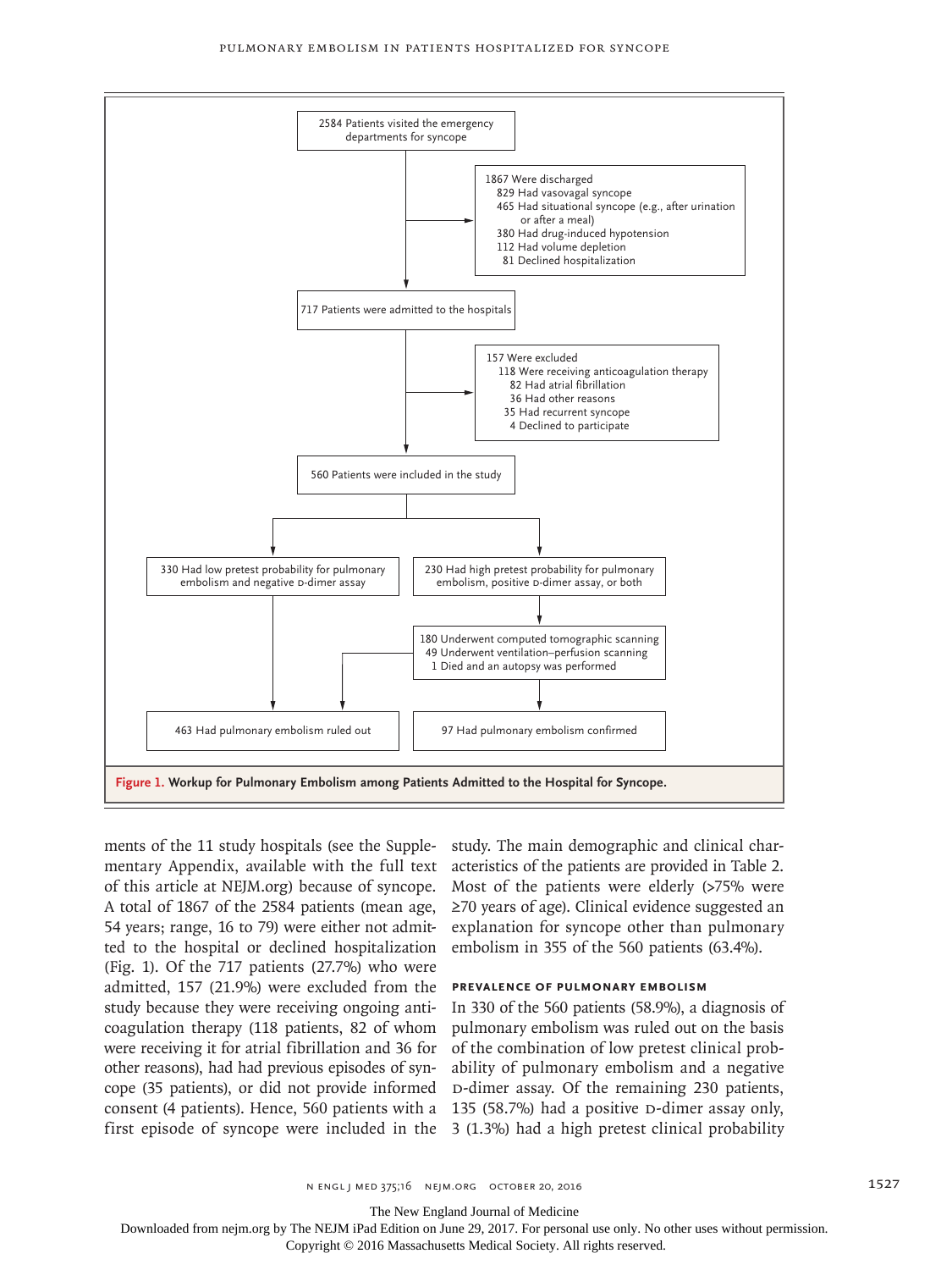| Table 2. Demographic and Clinical Characteristics of the Study Patients.* |                                    |                                                  |                                                          |                               |         |  |  |
|---------------------------------------------------------------------------|------------------------------------|--------------------------------------------------|----------------------------------------------------------|-------------------------------|---------|--|--|
| Characteristic                                                            | <b>All Patients</b><br>$(N = 560)$ | Pulmonary<br>Embolism<br>Confirmed<br>$(N = 97)$ | Pulmonary<br>Embolism<br><b>Ruled Out</b><br>$(N = 463)$ | <b>Odds Ratio</b><br>(95% CI) | P Value |  |  |
| Age                                                                       |                                    |                                                  |                                                          |                               |         |  |  |
| $Mean - yr$                                                               | $76 + 14$                          | $77 + 13$                                        | $76 + 14$                                                |                               | 0.84    |  |  |
| Median (interquartile range) - yr                                         | $80(72 - 85)$                      | $78(73 - 85)$                                    | $80(72 - 85)$                                            |                               | 0.68    |  |  |
| ≥70 yr — no. (%)                                                          | 435 (77.7)                         | 78 (80.4)                                        | 357(77.1)                                                | $1.22(0.71 - 2.11)$           | 0.48    |  |  |
| ≥80 yr — no. (%)                                                          | 294 (52.5)                         | 45 (46.4)                                        | 249 (53.8)                                               | $0.74(0.48 - 1.15)$           | 0.19    |  |  |
| Male sex - no. $(%)$                                                      | 223 (39.8)                         | 37(38.1)                                         | 186 (40.2)                                               | $1.09(0.69 - 1.71)$           | 0.71    |  |  |
| Obese - no. (%)                                                           | 34(6.1)                            | 6(6.2)                                           | 28(6.0)                                                  | $1.02(0.41 - 2.55)$           | 0.96    |  |  |
| Previous venous thromboembolism - no. (%)                                 | 31(5.5)                            | 11(11.3)                                         | 20(4.3)                                                  | $2.83(1.31-6.13)$             | 0.006   |  |  |
| Potential explanations for syncope - no. (%)                              |                                    |                                                  |                                                          |                               |         |  |  |
| Neurally mediated;                                                        | 149 (26.6)                         | 20(20.6)                                         | 129 (27.9)                                               | $0.67(0.39 - 1.15)$           | 0.14    |  |  |
| Orthostatic hypotension <sup>*</sup>                                      | 112 (20.0)                         | 14(14.4)                                         | 98 (21.2)                                                | $0.63(0.34 - 1.15)$           | 0.13    |  |  |
| Cardiac disorders                                                         | 94 (16.8)                          | 11(11.3)                                         | 83 (17.9)                                                | $0.59(0.30 - 1.15)$           | 0.12    |  |  |
| Undetermined                                                              | 205 (36.6)                         | 52 (53.6)                                        | 153 (33.0)                                               | $2.34(1.50-3.65)$             | < 0.001 |  |  |
| Clinical features - no. (%)                                               |                                    |                                                  |                                                          |                               |         |  |  |
| Prodromal symptoms                                                        | 227 (40.5)                         | 41(42.3)                                         | 186 (40.2)                                               | $1.09(0.70 - 1.69)$           | 0.70    |  |  |
| Respiratory rate >20 breaths/min                                          | 77 (13.8)                          | 44 (45.4)                                        | 33(7.1)                                                  | $10.80(6.34 - 18.45)$         | < 0.001 |  |  |
| Heart rate >100 beats/min                                                 | 107(19.1)                          | 32 (33.0)                                        | 75(16.2)                                                 | $2.55(1.56-4.19)$             | < 0.001 |  |  |
| Systolic blood pressure <110 mm Hg                                        | 141 (25.2)                         | 35(36.1)                                         | 106 (22.9)                                               | $1.90(1.19-3.04)$             | 0.006   |  |  |
| Clinical signs of deep-vein thrombosis                                    | 60(10.7)                           | 39 (40.2)                                        | 21(4.5)                                                  | 14.20 (7.79-25.71)            | < 0.001 |  |  |
| Risk factors for venous thrombosis - no. (%)                              |                                    |                                                  |                                                          |                               |         |  |  |
| Prolonged immobility                                                      | 38(6.8)                            | 10(10.3)                                         | 28(6.0)                                                  | $1.79(0.84 - 3.81)$           | 0.13    |  |  |
| Recent trauma or surgery                                                  | 27(4.8)                            | 7(7.2)                                           | 20(4.3)                                                  | $1.72(0.71 - 4.20)$           | 0.23    |  |  |
| Active cancer                                                             | 65 (11.6)                          | 19(19.6)                                         | 46 (9.9)                                                 | $2.21(1.23 - 3.97)$           | 0.007   |  |  |
| Infectious disease                                                        | 49 (8.8)                           | 12(12.4)                                         | 37 (8.0)                                                 | $1.63(0.81 - 3.25)$           | 0.17    |  |  |

\* Plus–minus values are means ±SD. There were no missing data.

† Vasovagal syncope was identified in 86 patients, situational syncope in 51 patients, and carotid-sinus syncope in 12 patients.

‡ Hypotension due to autonomic failure was identified in 46 patients, drug-induced hypotension in 35 patients, and hypotension due to volume

depletion in 31 patients.

§ Arrhythmias were identified in 49 patients, and structural disease in 45 patients.

of pulmonary embolism only, and 92 (40.0%) had both. In 229 of these patients, either computed tomography or ventilation–perfusion lung scanning was performed; in the case of 1 patient who died before objective testing could be performed, an autopsy was performed after permission had been obtained. Pulmonary embolism was diagnosed in 72 of the 180 patients (40.0%) who underwent computed tomography and in 24 of the 49 patients (49.0%) who underwent ventilation–perfusion scanning (see the Supplementary Appendix) and was the cause of death of the 1 patient in whom an autopsy was performed. Hence, pulmonary embolism was confirmed in 97 of the patients who had a positive D-dimer assay, a high pretest clinical probability, or both (42.2%; 95% confidence interval [CI], 35.8 to 48.6). In the entire cohort, the prevalence of pulmonary embolism was 17.3% (95% CI, 14.2 to 20.5).

# **Thrombotic Burden**

Among the 72 patients in whom pulmonary embolism was detected by computed tomography, the most proximal location of the embolus was a main pulmonary artery in 30 patients (41.7%),

1528 n engl j med 375;16 nejm.org October 20, 2016

The New England Journal of Medicine

Downloaded from nejm.org by The NEJM iPad Edition on June 29, 2017. For personal use only. No other uses without permission.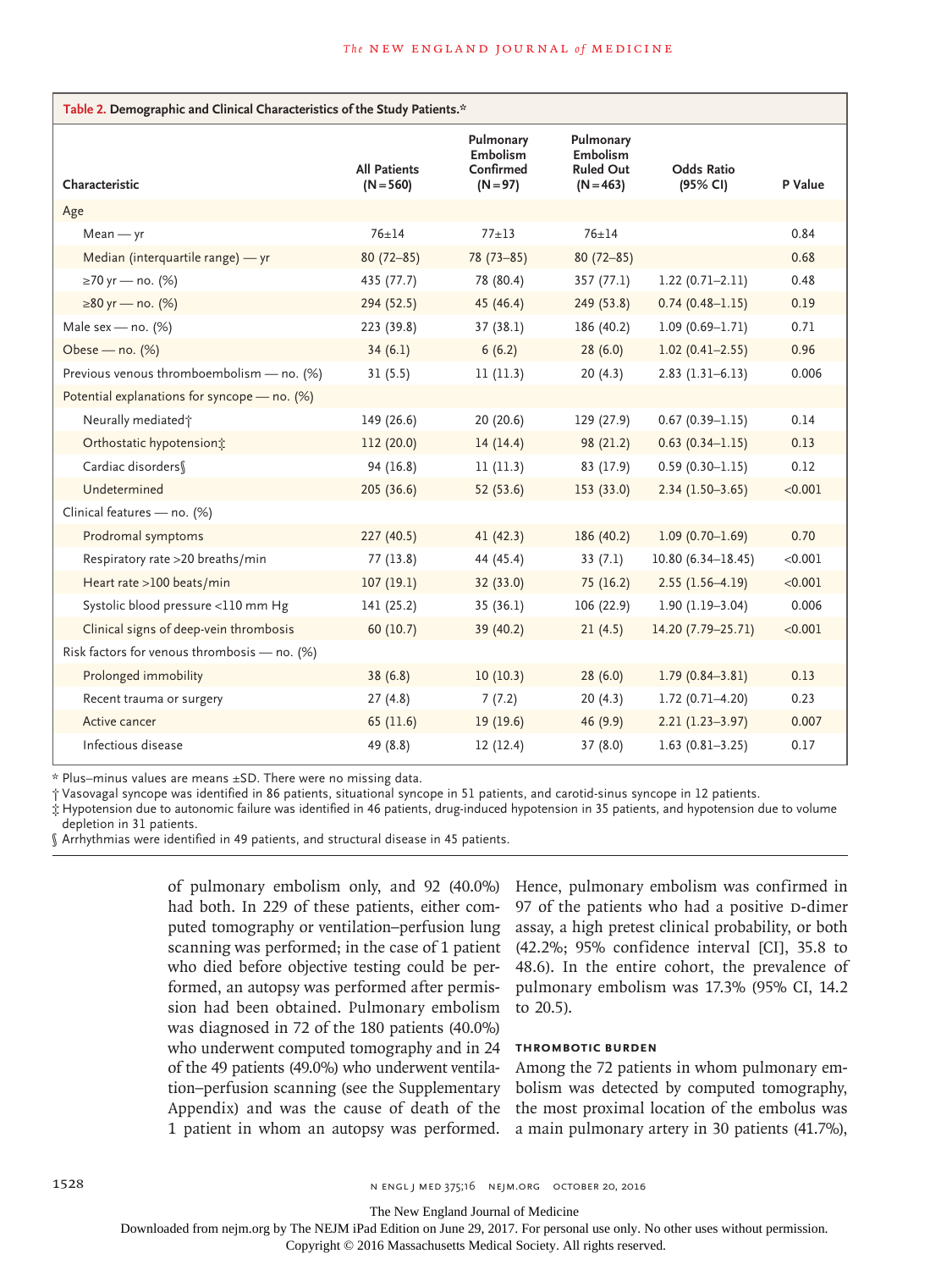a lobar artery in 18 patients (25.0%), a segmental artery in 19 patients (26.4%), and a subsegmental artery in 5 patients (6.9%). Among the 24 patients in whom pulmonary embolism was detected by ventilation–perfusion lung scanning, the perfusion defect involved more than 50% of the area of both lungs in 4 patients (16.7%), 26 to 50% of the area of both lungs in 8 patients (33.3%), and 1 to 25% of the area of both lungs in the remaining 12 patients (50.0%). In the 1 patient who died, pulmonary embolism involved both main pulmonary arteries.

# **Additional Observations**

Pulmonary embolism was detected in 52 of the 205 patients who had syncope of undetermined origin (25.4%; 95% CI, 19.4 to 31.3) and in 45 of the 355 patients who were regarded as having a potential alternative explanation for syncope (12.7%; 95% CI, 9.2 to 16.1). Of the latter 45 patients, 31 (68.9%) had a lobar or more proximal location of the thrombus on computed tomography or a perfusion defect of more than 25% of the area of both lungs on ventilation–perfusion scanning.

The prevalence of tachypnea was higher among the patients with pulmonary embolism than among the patients without pulmonary embolism (occurring in 45.4% vs. 7.1% of the patients), as were the prevalences of tachycardia (in 33.0% vs. 16.2%), hypotension (in 36.1% vs. 22.9%), clinical signs or symptoms of deep-vein thrombosis (in 40.2% vs. 4.5%), previous venous thromboembolism (in 11.3% vs. 4.3%), and active cancer (in 19.6% vs. 9.9%). Of the 97 patients with pulmonary embolism, 24 (24.7%) had no clinical manifestations of the diagnosis, including tachypnea, tachycardia, hypotension, or clinical signs or symptoms of deep-vein thrombosis.

# Discussion

Our study used a systematic workup for pulmonary embolism in a large series of patients who were hospitalized for a first episode of syncope and showed a high prevalence of pulmonary embolism among these patients; pulmonary embolism was confirmed in approximately one of every six patients (17.3%). Although the prevalence of pulmonary embolism was highest among patients who presented with syncope of undetermined origin (25% of patients), almost 13% of patients with potential alternative explanations for syncope had pulmonary embolism. Not surprisingly, patients with dyspnea, tachycardia, hypotension, or clinical signs or symptoms of deep-vein thrombosis were more likely to have pulmonary embolism, as were those with active cancer. However, the proportion of patients who did not have these features yet had an objective confirmation of pulmonary embolism was not negligible.

The unexpectedly high prevalence of pulmonary embolism among our patients with syncope contrasts with that reported elsewhere.12-17 It should be noted, however, that in the few contemporary studies that involved patients presenting with syncope, diagnostic testing for pulmonary embolism was performed only in selected subgroups, which may have resulted in a potential underestimation of the prevalence of this vascular disorder. In contrast, our study involved consecutive patients, all of whom underwent a guidelines-based workup for pulmonary embolism,<sup>5</sup> regardless of whether another explanation was suggested clinically. Our study also involved multiple centers, and the results across the centers were consistent, with the prevalence of pulmonary embolism ranging from 15 to 20% across centers.

Some methodologic issues in our study require comment. First, patients were included in the study if they were admitted to a medical ward after being examined in the emergency department for syncope, which was defined as full loss of consciousness for less than 1 minute, followed by spontaneous, complete resolution. As a consequence, this study did not include patients who were cared for on an ambulatory basis or patients who visited the emergency department but for whom hospitalization was not considered necessary. Second, syncope is a diagnostic challenge, because the diagnosis is based largely on the history of the patient, which could be supported by observations of bystanders who are usually not medically trained. In addition, there is often uncertainty about the causal relationship between an identified disorder (such as a self-terminating arrhythmia) and the episode of syncope. Third, all participating hospitals used a standardized protocol for the diagnostic workup of syncope that was based on international guidelines, $1,2$  but a specific workup was not mandated by the study protocol. In addition, the study

n engl j med 375;16 nejm.org October 20, 2016 1529

The New England Journal of Medicine

Downloaded from nejm.org by The NEJM iPad Edition on June 29, 2017. For personal use only. No other uses without permission.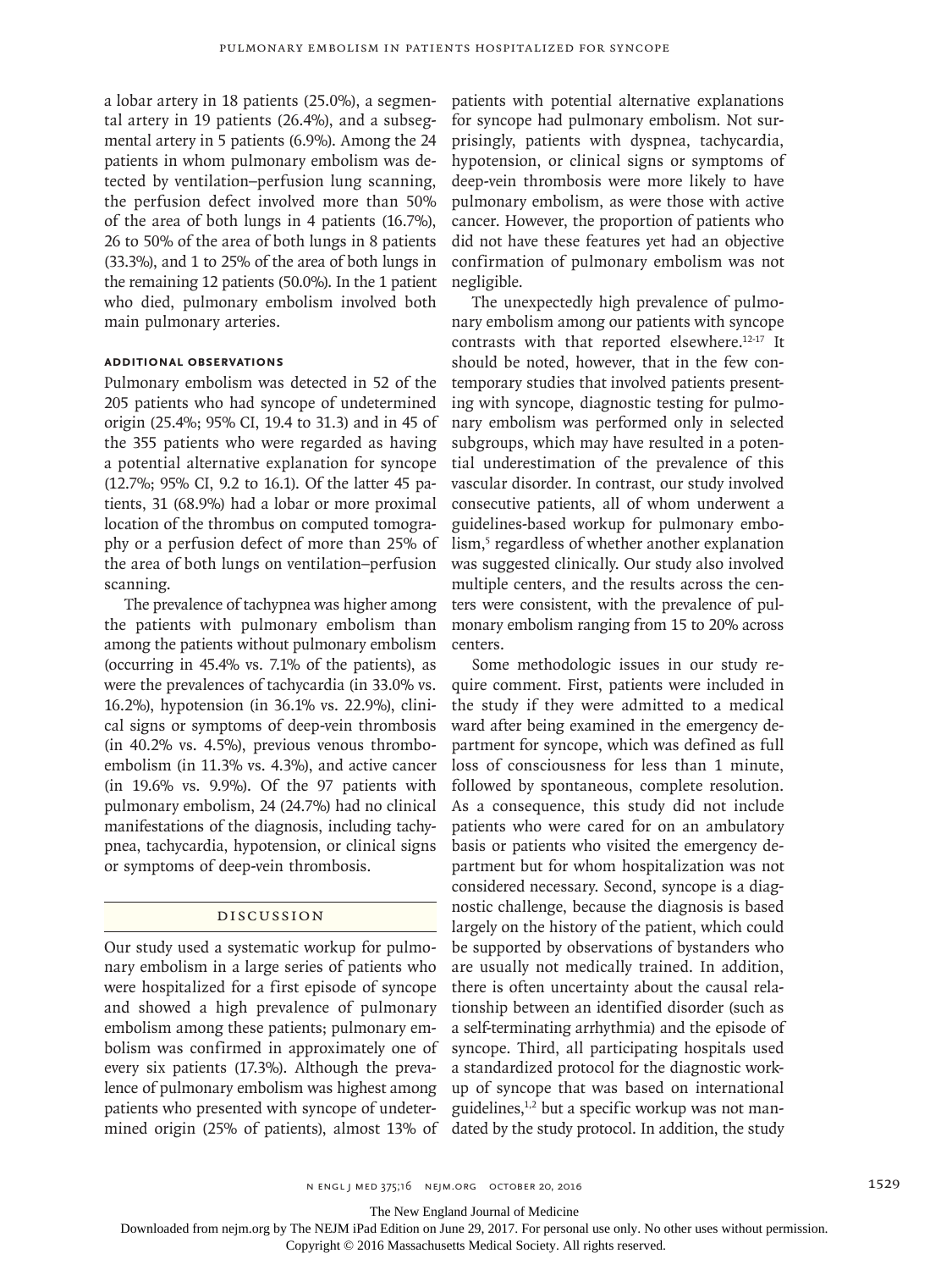protocol specified that a diagnosis of pulmonary embolism should not affect the usual workup for syncope. Fourth, diagnostic imaging for pulmonary embolism was performed only in patients who had an elevated D-dimer level or a high pretest clinical probability of pulmonary embolism. Nevertheless, well-conducted clinical studies have shown conclusively that pulmonary embolism is highly unlikely in patients who have a low pretest clinical probability and a negative D-dimer assay.<sup>7,8,18-22</sup> Fifth, the study protocol did not mandate objective confirmation of deep-vein thrombosis in symptomatic patients; thus, we are not aware of the rate of this complication among patients who reported pain or swelling in their legs. However, none of the patients who were included in the study spontaneously reported these symptoms or visited the emergency department because of these symptoms. Sixth, the search for other causes of syncope was left to the discretion of the attending physicians. Hence, other causes of syncope may have been underreported. This may have been partly responsible for the fact that a definite cause of the syncope could not be determined in 205 patients. Seventh, pulmonary embolism is unlikely in patients who have had multiple episodes of syncope and in patients who are receiving anticoagulation therapy; therefore, these patients were excluded from our study, and accordingly, our study results are not applicable to such patients. Finally, we did not collect information on treatment decisions and patient follow-up after completion of the diagnostic algorithm for pulmonary embolism because this was not a study objective.

Syncope is generally expected to occur in patients with pulmonary embolism if they have a sudden obstruction of the most proximal pulmonary arteries that leads to a transient depression in cardiac output.<sup>23-25</sup> In 49 of the 73 patients (67.1%) in our cohort who had pulmonary embolism that was diagnosed according to findings from computed tomography or autopsy, the most proximal location of the embolus was a main pulmonary artery or a lobar artery. Similarly, among the 24 patients who were assessed with ventilation–perfusion scanning, the perfusion defect was larger than 25% of the total lung area in 12 patients (50.0%). These findings suggest that, in at least half of the patients with pulmonary embolism in our study, the extent of thrombosis was large enough to produce an abrupt obstruction of the blood flow that would be likely to result in a sudden loss of consciousness.

However, in approximately 40% of the patients, the extent of pulmonary vascular obstruction was smaller. Because there was no standard approach to the evaluation of syncope, a number of patients with small pulmonary emboli may have had syncope that was associated with another condition that was missed. However, other mechanisms may be involved in the occurrence of syncope once a pulmonary embolism has developed, such as vasodepressor or cardioinhibitory mechanisms.26-28 In addition, when a clot dislodges from the venous system and lodges in the pulmonary circulation, it may induce arrhythmias when it passes through the heart. Hence, even smaller clots could be a potential cause of syncope. Studies addressing the mechanisms that trigger syncope in patients who have limited obstruction of the pulmonary arteries are warranted.

In conclusion, among patients who were hospitalized for a first episode of syncope and who were not receiving anticoagulation therapy, pulmonary embolism was confirmed in 17.3% (approximately one of every six patients). The rate of pulmonary embolism was highest among those who did not have an alternative explanation for syncope.

Supported by institutional research funding from the University of Padua.

No potential conflict of interest relevant to this article was reported.

Disclosure forms provided by the authors are available with the full text of this article at NEJM.org.

We thank Mr. John Suárez for his help in reviewing an earlier version of the manuscript.

#### **References**

**1.** Task Force for the Diagnosis and Management of Syncope, European Society of Cardiology, European Heart Rhythm Association, Heart Failure Association, Heart Rhythm Society. Guidelines for the diagnosis and management of syncope (version 2009). Eur Heart J 2009;30:2631-71.

**2.** Strickberger SA, Benson DW, Biaggioni I, et al. AHA/ACCF Scientific Statement on the evaluation of syncope: from the American Heart Association Councils on Clinical Cardiology, Cardiovascular Nursing, Cardiovascular Disease in the Young, and Stroke, and the Quality of

Care and Outcomes Research Interdisciplinary Working Group; and the American College of Cardiology Foundation: in collaboration with the Heart Rhythm Society: endorsed by the American Autonomic Society. Circulation 2006;113:316- 27.

1530 n engl j med 375;16 nejm.org October 20, 2016

The New England Journal of Medicine

Downloaded from nejm.org by The NEJM iPad Edition on June 29, 2017. For personal use only. No other uses without permission.